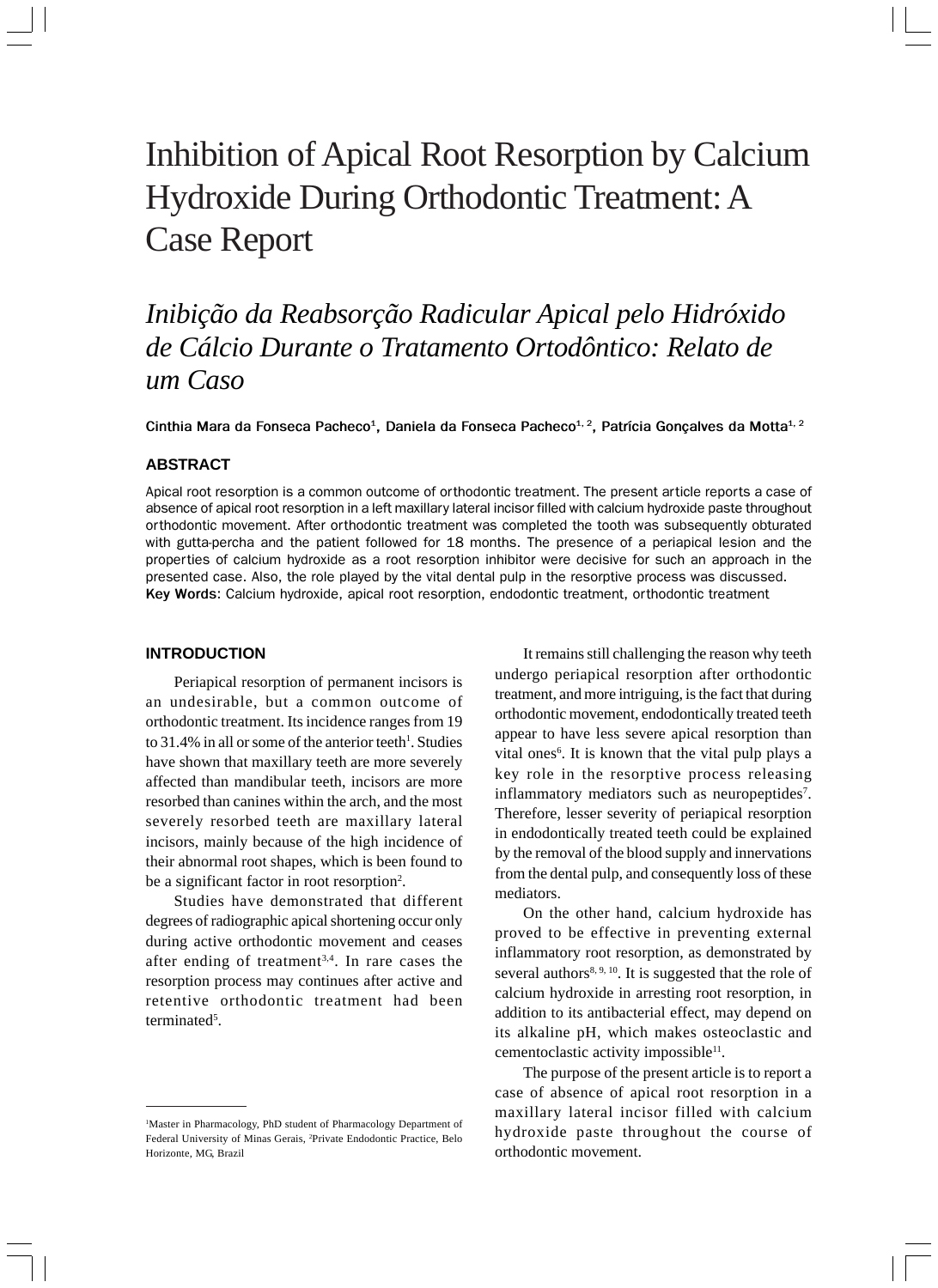**20** Arquivos em Odontologia • Volume 43 • N° 01 janeiro/março de 2007

# **CASE REPORT**

A 32-year-old white female came to the dental office in order to have her maxillary left lateral incisor evaluated by an endodontist before she started orthodontic movement. A clinical examination showed a rotation of the referred tooth, tumefaction of the buccal mucosa near its apex,

tenderness to percussion, and no responsiveness to electrical pulp testing. In a radiographic examination, periapical radiolucency could be observed (Figure 1-A). The diagnosis of the tooth was pulp necrosis. It was discussed with the patient the possibility of a combined orthodonticendodontic therapy.



Endodontic therapy was initiated on January 9, 2002. After local anesthesia and rubber dam isolation, the access preparation was made and the working length established at 0.5 mm of the radiographic apex (Figure 1-B). The root canal preparation was accomplished using 2.5% sodium hypochlorite (Lenza Farm, Belo Horizonte, MG, Brazil) irrigation and hard instrumentation with Ktype files (Dentsply, Ballalgues, Switzerland). After the completion of the chemo-mechanical root canal preparation, the root canal was dried with sterile paper points and filled with calcium hydroxide (Lenza Farm, Belo Horizonte, MG, Brazil) with a K-type file. The access cavity was sealed with zinc oxide eugenol cement (S.S. White, Rio de Janeiro, RJ, Brazil). By this time the orthodontist started the tooth movement.

Patient's next appointment was rescheduled for a month later when a radiograph was taken. At that time, the tooth was re-opened, a mild instrumentation was performed and the root re-filled with calcium hydroxide paste.

Next consult was on April 15, 2002. Another radiograph was taken in order to confirm the presence of calcium hydroxide.

On May 5, 2002, calcium hydroxide dressing was replaced and maintained for 3 months (Figure 1-C).

Subsequent appointments were scheduled with 3 months intervals. At each consult, clinical and radiographic exams were performed, old calcium hydroxide paste removed and the root re-filled with a new one. These procedures were made during a 14 months period.

On July 7, 2003 the patient finished her orthodontic treatment. After clinical and radiographic examinations, healing of periapical region was observed, which allowed the completion of endodontic treatment (Figures 1-D and 1-E). Briefly, the calcium hydroxide dressing was removed by irrigation with 2.5% sodium hypochlorite. The root canal was then irrigated with 17% ethylenediaminetraacetic acid (EDTA; Lenza Farm, Belo Horizonte, MG, Brazil) solution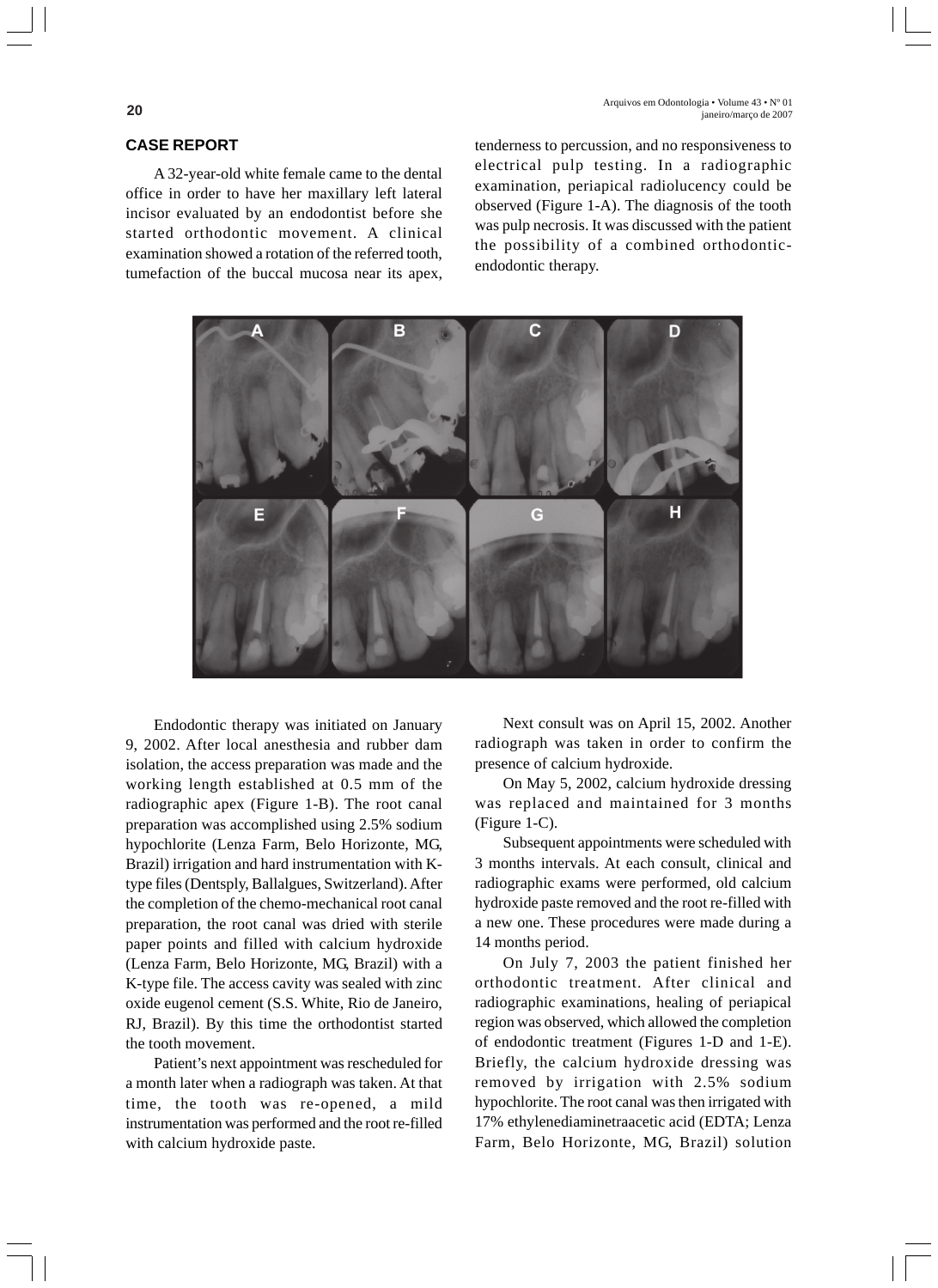### **21** Arquivos em Odontologia • Volume 43 • Nº 01 janeiro/março de 2007

followed by 2.5% sodium hypochlorite solution, dried with paper points and filled by lateral condensation of gutta-percha points (Dentsply, Petrópolis, RJ, Brazil) and Endofill sealer (Herpo, Petrópolis, RJ, Brazil). Tooth was sealed with zinc oxide eugenol cement and the patient referred to a practitioner to perform a definite restoration. Three months later, the patient returned for her first evaluation (Figure 1-F).

On March 8, 2004 the patient returned for another evaluation. The tooth remained asymptomatic and a periapical radiograph revealed a healthy periapical region surrounding the left lateral incisor (Figure 1-G). Moreover, absence of apical root resorption of the endodontically treated tooth could be observed.

The last evaluation of the patient was on January 5, 2005. Radiographic examination did not show any alteration since her last consult 10 months earlier (Figure 1-H). The patient was once more advised to seek for a definite restoration in this tooth since it was still filled with temporary cement.

## Discussion

Many studies have shown an association between root resorption and orthodontic treatment<sup>2,3,4</sup>. However, the mechanisms involved in the resorptive processes are not well understood.

Several intriguing phenomena regarding apical root resorption can be observed. Firstly, vital teeth exhibits more severe and frequently root resorption than endodontic treated ones. Also, radiographic observations have shown that differences in healing between teeth that undergo orthodontic and endodontic treatment occur. Apical root resorption that follows pulp necrosis is usually followed, after endodontic treatment, by a reconstitution of the original resorbed root length with apical cementum. On the other hand, the apical resorbed root following orthodontic movement is never reconstituted<sup>7</sup>. Actually, it is interesting to observe that in the presented case, such phenomena did occur. In a first radiograph a periapical lesion could be observed in the lateral incisor as well as a slight resorption of its apical root. Eight months later, with the healing of periapical region, a reestablishment of root length could be seen. On the other hand, the vital teeth, central incisor and canine, did not show any recover of periapical root length after 18 months follow-up since the resorption was caused by orthodontic movement.

Many explanations have been offered to the cause of the apical root resorption in vital teeth. The literature supports the fact that orthodontic tooth movement can cause degenerative and/or inflammatory responses in the dental pulp with release of neurotransmitters such as substance P (SP) and calcitonin gene-related peptide (CGRP), which influence both blood flow and cellular metabolism to the pulp/periapical region<sup>7</sup>. The resulting increase in blood supply to these tissues during tooth movement impacts the availability of cells of haematopoetic origin (osteoclast precursors) that are capable, under local stimulatory factors, to differentiate into osteoclasts and influence the resorptive remodeling process of the teeth. The same activity may also occur with the cementoclast and therefore help to explain the apical resorption $12$ . Also, histological observations of human periapical root tissue showed an increased cementum activity along the inner root surface of the pulp in teeth subjected to orthodontic movement<sup>13</sup>.

As mentioned before, many studies have described that endodontically treated teeth exhibit less propensity for apical root resorption during orthodontic movement than vital teeth<sup>1,6</sup>. In addition, it has been shown that introducing calcium hydroxide into the apical region of the root canal can enhance the arrest of resorption in endodontically treated teeth $10,11$ . In the case presented here it was chosen the therapy with temporary calcium hydroxide dressing during the course of tooth movement rather than immediate obturation with gutta-percha points. One of the reasons for this approach is that calcium hydroxide paste has proved to be efficient in preventing or inhibiting external inflammatory root resorption $14,15$ . Also, if root resorption had occurred, even a minor one, extravasation of gutta-percha points, with compromising of endodontic treatment, would had happened. Moreover, the main reason for the use of calcium hydroxide was that the tooth had a necrotic pulp and a periapical lesion. Although there is a recent controversy about the necessity of an antimicrobial intracanal dressing in these cases $16$ , it has been described the advantages of calcium hydroxide in favoring healing process of periapical  $l$ esions<sup>17</sup>.

In conclusion, this report showed that therapy with calcium hydroxide was able to inhibit the apical root resorption during orthodontic movement as well as favored the healing of periapical region.